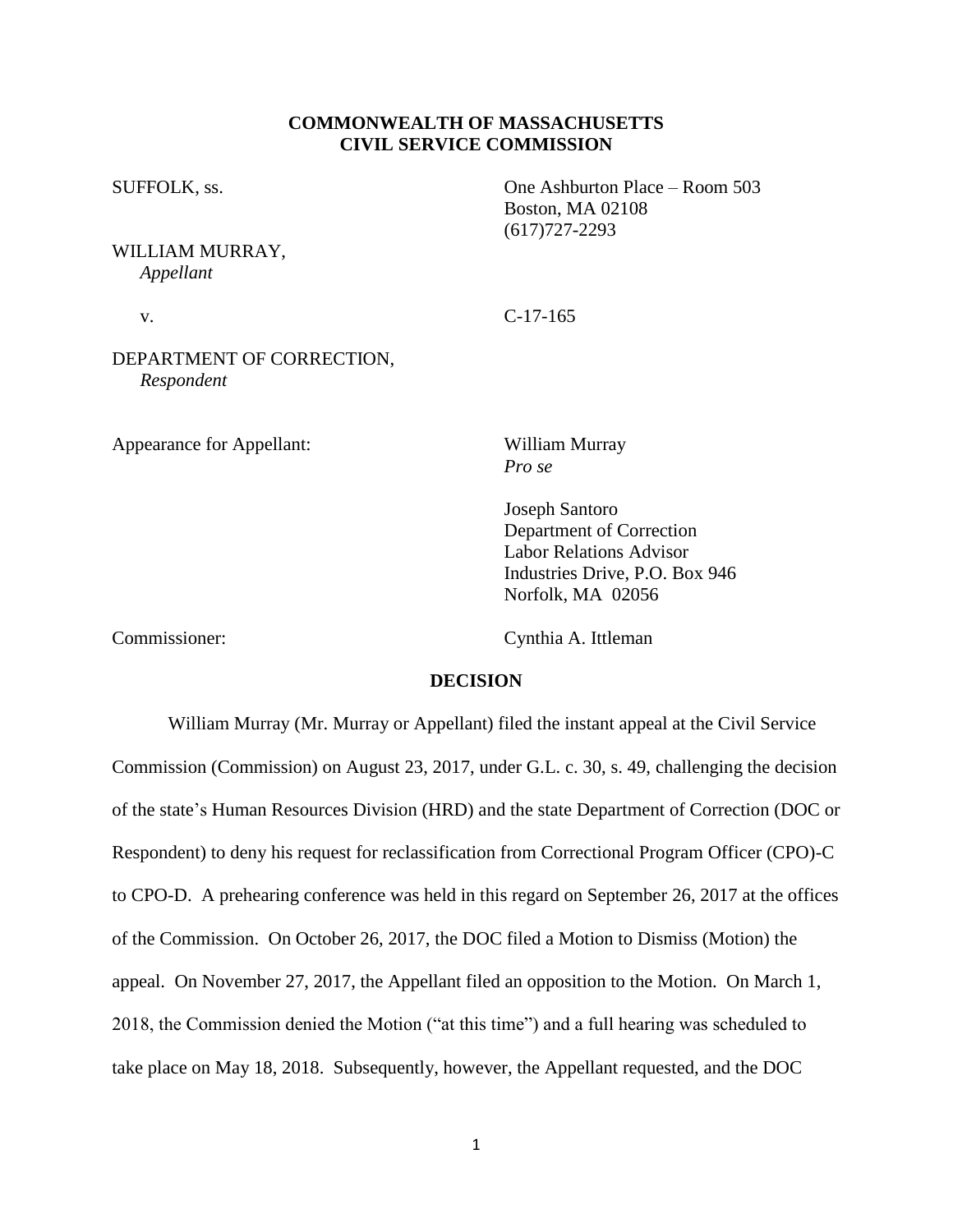agreed, that the case shall be decided on the papers to be submitted by both parties instead of having a full hearing.<sup>1</sup> The parties submitted numerous documents in support of their respective positions. For the reasons stated herein, the appeal is denied.

## **FINDINGS OF FACT**

 $\overline{a}$ 

Based on the fourteen (14) Exhibits submitted by the DOC, thirteen  $(13)^2$  Exhibits submitted by HRD, and the many<sup>3</sup> documents submitted by the Appellant, and taking administrative notice of all matters filed in the case, as well as pertinent statutes, case law, rules, regulations, policies, and reasonable inferences from the evidence, a preponderance of evidence establishes the following facts:

- 1. The Appellant was hired by the DOC approximately twenty (20) years prior to his request for reclassification in 2016. (Stipulation)
- 2. At the time that the Appellant requested reclassification, his classification was CPO-C, a title he had held for approximately seven (7) years) and the Appellant worked at Mass. Correctional Institution Cedar Junction (MCI Cedar Junction). (Stipulation; R.Ex. 4))
- 3. On October 10, 2016, the Appellant submitted a request to be reclassified to CPO-D. (Stipulation)
- 4. At the request of the DOC, on December 6, 2016 the Appellant prepared and submitted an Audit Interview Guide (the Guide) to the DOC, stating, in part,

<sup>&</sup>lt;sup>1</sup> The Standard Adjudicatory Rules of Practice and Procedures, 810 CMR §§ 1.00, *et seq.*, apply to adjudications before the Commission, with G.L. Chapter 31, or any Commission rules, taking precedence.

<sup>&</sup>lt;sup>2</sup> The DOC also submitted a Prehearing Memorandum, a Motion to Dismiss and an Amended Motion to Dismiss (May 14, 2018)(Amended Motion)(adding that the case should be dismissed because there was an eligible list from which a CPO-D may be selected but that the Appellant was not reached). There is no ruling in the file on the Amended Motion but it is denied in conjunction with this decision. In addition, the DOC filed a hearing memorandum and exhibit list.

 $3$  By U.S. mail, the Appellant submitted a list of 26 documents and the cited documents except that at least numbers 15, 16 and 26 appear to be missing. The Appellant submitted additional documents through many email messages, which documents are unnumbered, some of which appear to be duplicates. I have confirmed to the DOC and the Appellant receipt of whatever documents I received from the *pro se* Appellant by email. The DOC objected to at least some of the documents that the Appellant submitted by email because of the handwriting on them of unknown origin. The handwriting on such documents has been given no weight since their origin is unknown.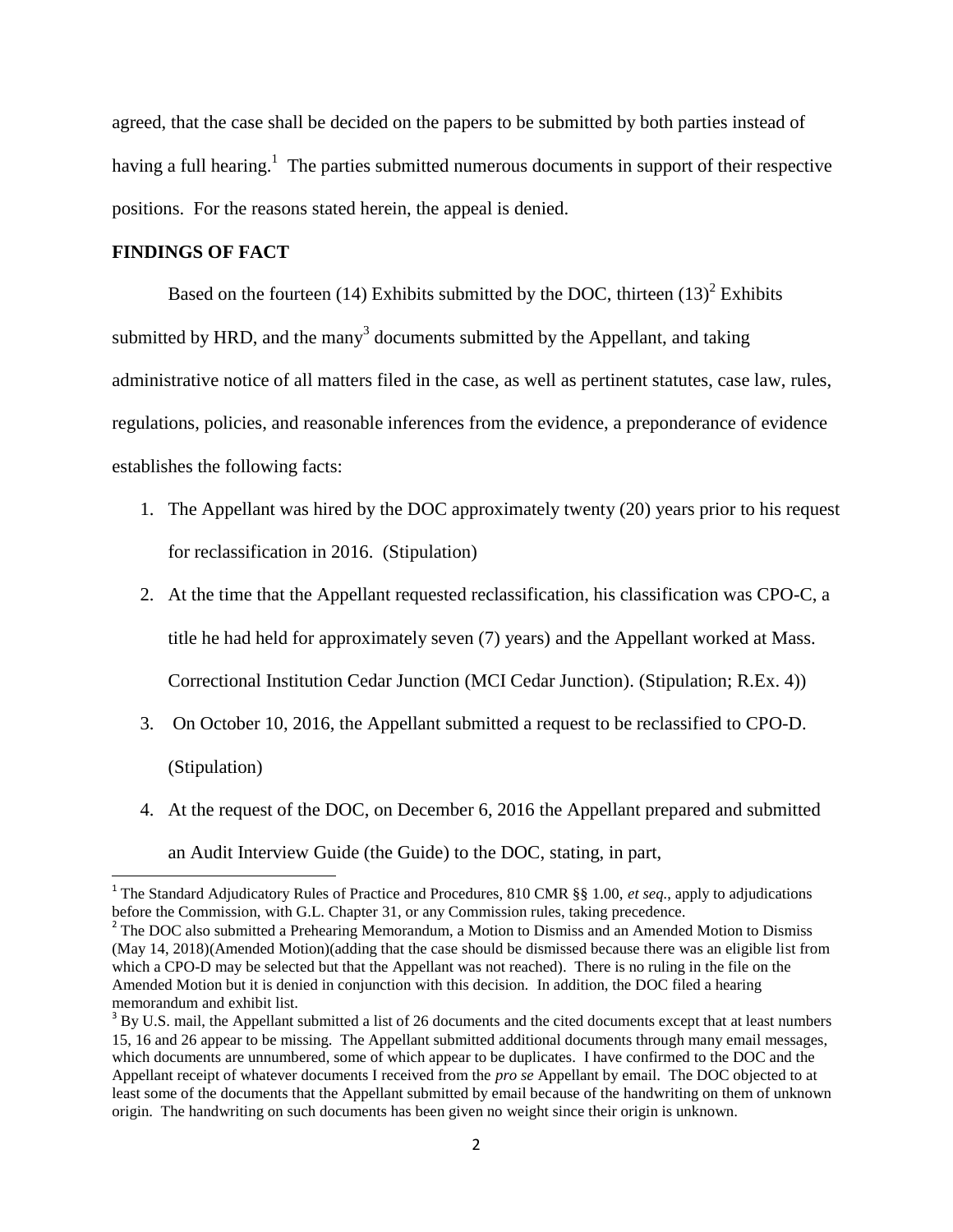"[i]n the absence of a CPO D in the CHRI Unit that historically has had one … I have assumed all the duties of a CPO D, in addition to the historical duties of a CPO C."

he supervises five (5) CPO-A/Bs;

in April 2016, the Appellant again states that he assumed the CPO-D responsibilities because of the departure of the CPO-D, including processing speedy trial papers;

the specific duties he performs include:

- 1. Supervision of CHRI
- 2. Court Trips/legal issues
- 3. DNA
- 4.  $IAD<sup>4</sup>$
- 5. Monitor staff work from distribution pile
- 6.  $\mathrm{OV}^5$  Reviews for sex offenses
- 7. Average 131 OV reviews per month
- 8. Sex offender Liaison interact with [Sex Offender Registry Board] to give inmates paperwork from SORB
- 9. SO unit liaison interact with Sex offender unit concerning  $\text{IMS}^6$ Screens send inmate fingerprints when requested
- 10. New men screening for sex offenses daily
- 11. Parole violate sex offense screening (former records duty assigned to me)
- 12. Register sex offenders (records aspect assigned earlier this year …
- 13. Transfer checks
- 14. Statistics monitor and maintain a monthly statistical spread sheet of productivity.
- 15. Sign and approve time when Director [G] not here. (R.Ex. 5)
- 5. On April 27, 2017, the DOC Director of Personnel, Carol Thomas, signed her analysis,

recommending that the Appellant's reclassification be denied, which was accepted by

then-Commissioner Turco on May 9, 2017. Director Thomas reviewed the Appellant's

Guide, the Form 30 for a CPO-C, the Appellant's EPRS, the pertinent organizational

[https://doc.dc.gov/sites/default/files/dc/sites/doc/publication/attachments/DOC\\_PS\\_4356\\_1C\\_Interstate\\_Agreement](https://doc.dc.gov/sites/default/files/dc/sites/doc/publication/attachments/DOC_PS_4356_1C_Interstate_Agreements_on_Detainers.pdf) [s\\_on\\_Detainers.pdf](https://doc.dc.gov/sites/default/files/dc/sites/doc/publication/attachments/DOC_PS_4356_1C_Interstate_Agreements_on_Detainers.pdf) (February 20, 2020).

 $\overline{\phantom{a}}$ 

<sup>&</sup>lt;sup>4</sup> IAD appears to refer to Interstate Agreement on Detainers, involving agreements between states who have custody of an inmate wanted in another state. *See, e.g.,*

 $5$  There is no information in the record indicating the meaning of "OV".

<sup>6</sup> I infer that IMS is the unit's Information Management System.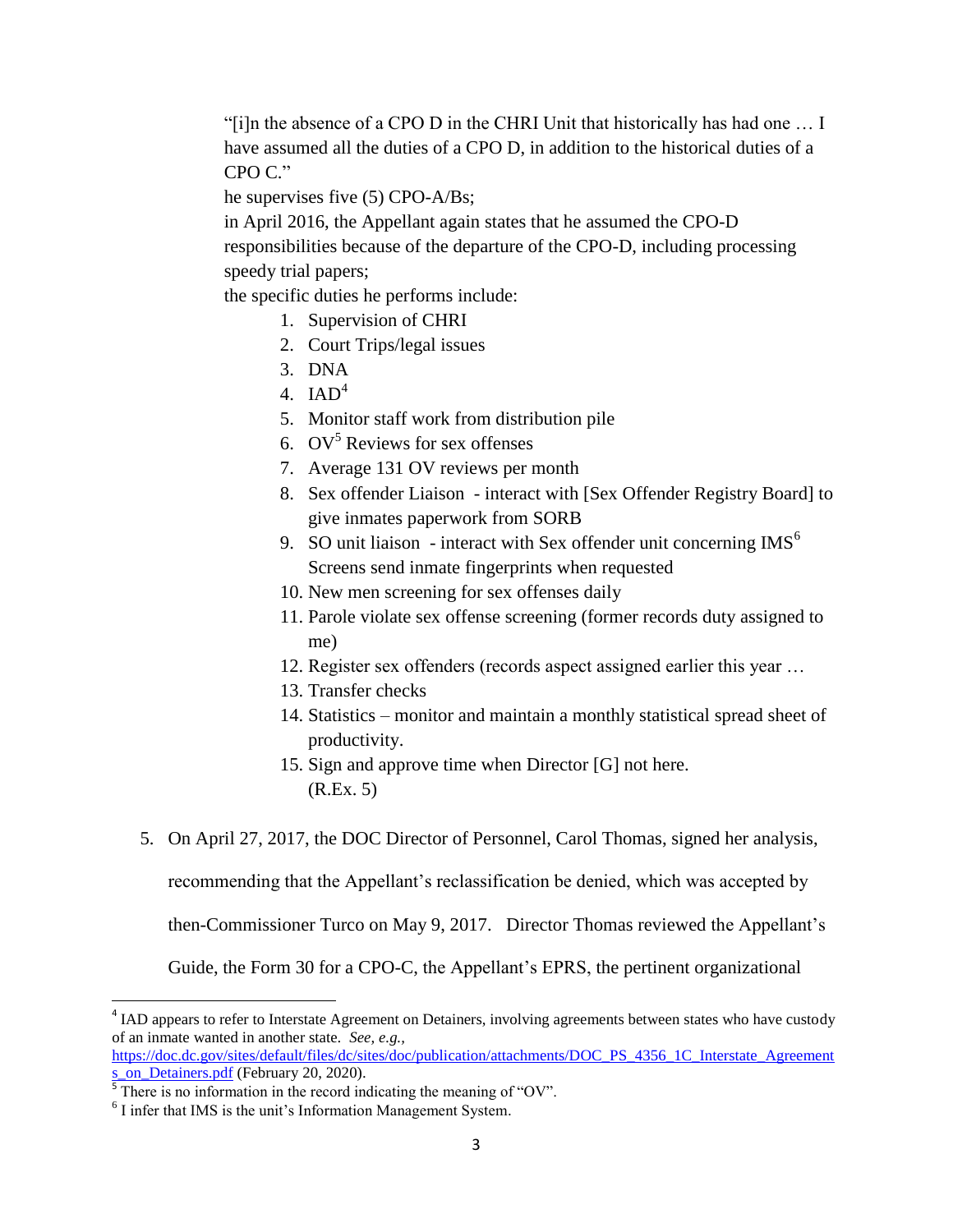chart and the Specification Series (Spec) for the CPO title. She found that the Appellant is appropriately classified because:

- a. many of the functions the Appellant indicated that he performs are common to all of the CPO positions in the Series;
- b. although the Appellant is the Criminal History Record Information (CHRI) Sex Offender Coordinator in his office, the "overall duties and responsibilities of a CPO-D are not consistent with what Mr. Murray is performing";
- c. the Commitment Manager who supervises Mr. Murray is also responsible for all aspects relating to inmate legal issues and sex offender matters;
- d. "the basic purpose of Mr. Murray's work is to be responsible for tracking the receipts of Habeas by departmental personnel, identifying and processing sex offender information" in accord with existing statutes and DOC policies, and "inputting and monitoring legal issues in IMS", not for "coaching and developing others by identifying development needs of others and coaching or otherwise helping others to improve their knowledge or skills." (R.Ex. 4)
- 6. On May 19, 2017, the DOC denied the Appellant's request for reclassification. (Stipulation)
- 7. On June 2, 2017, the Appellant appealed the DOC's denial of his reclassification request. (Stipulation)
- 8. On August 17, 2017, HRD affirmed the DOC's denial of the Appellant's request for reclassification. (Stipulation)
- 9. On August 23, 2017, the Appellant timely filed an appeal at the Commission. (Stipulation)
- 10. On September 19, 2017, the Appellant resigned, retiring from DOC. (R.Ex. 14)

*CPO Series Classification Specification (Spec)*

11. The 2007 CPO Spec describes the work performed at all levels in this Series, in part, as follows:

> Based on assignment, employees … provide non-therapeutic counseling, rehabilitation, or custodial care and treatment to inmates; … interview inmates;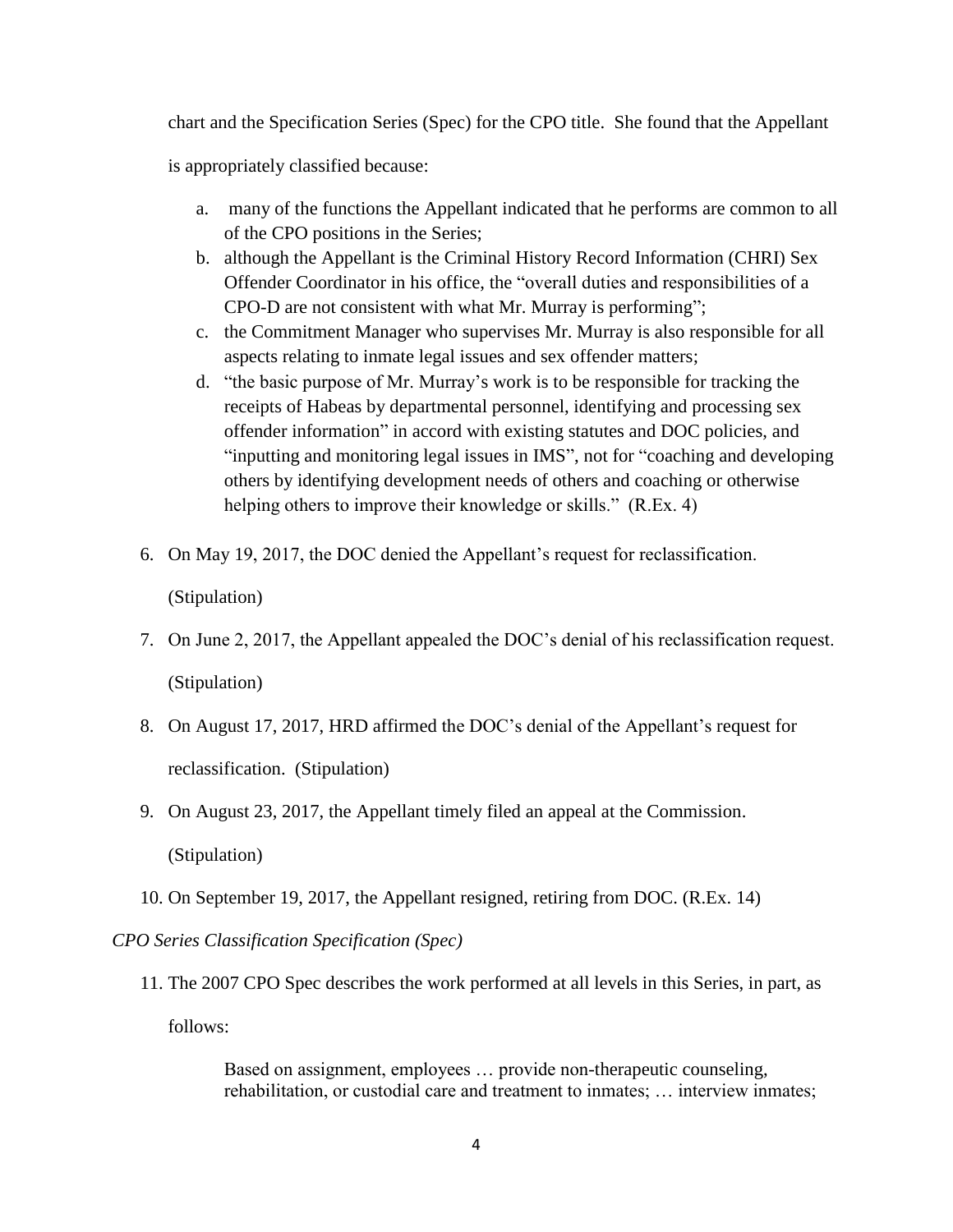obtain inmate criminal histories through correspondence with other Law Enforcement agencies such as the Criminal Justice Information System and the FBI, from institution and court records, …. collect and analyze assessment information; counsel inmates on programming and placement recommendations …; and describe, explain, or answer inquiries regarding institutional rules, regulations, policies, procedures, programming, custody levels, classification and institutional placement. Employees in this series shall perform Re-Entry duties: obtaining information and completing all required data entry on IMS relevant to inmate work history, programming, treatment, education, community resources and successful release; transport all released inmates to regional re-entry sites; …; upon release, will identify those individuals who are required to register as Sex Offenders … As a liaison to the Parole Board, employees will attend Parole hearings, provide inmate criminal history and will provide a summary of evaluative information to the Parole Board …." (R.Ex. 11)

12. The "competencies" required at the CPO-C level and above are critical thinking, deductive reasoning, inductive reasoning, resolving conflict and negotiating with others.

(R.Ex. 11)

- 13. The "competencies" required at the CPO-D level are complex skills and processes in law, government and jurisprudence and making decisions and solving problems and supervisory, staff development and consulting skills. In addition, CPO-Ds are required to have the following "competencies": "Identifying developmental needs of others and coaching or otherwise helping others to improve their knowledge or skills, coordinating members of a work group to accomplish tasks"; "encouraging and building trust, respect, cooperation among team members; and providing guidance and direction to subordinates, including setting performance standards and monitoring subordinates." (R.Ex. 11)
- 14. The required work experience for a CPO-C is four (4) years of experience in counseling, guidance, criminal justice or social work that included counseling and/or rehabilitation of criminal offenders, inmates, or prisoners and one (1) year of experience in counseling and/or rehabilitation of criminal offenders, inmates, or prisoners with certain education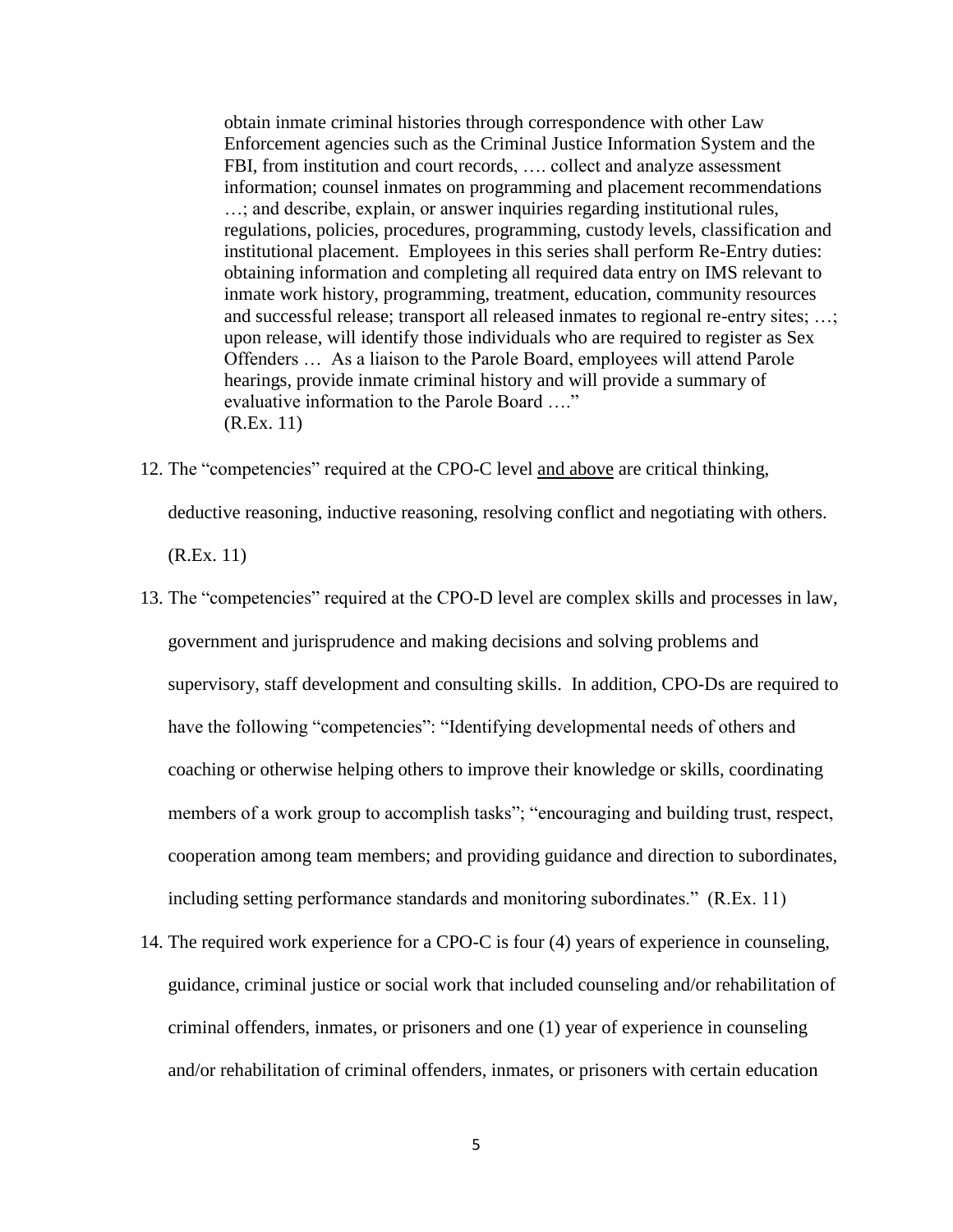substitutions. CPO-D candidates are required to have five (5) years of such experience, and two (2) years of experience counseling and/or rehabilitation of criminal offenders, inmates or prisoners with certain education substitutions. (R.Ex. 11) There appears to be no dispute that the Appellant has the requisite work experience for both the CPO-C

and CPO-D positions. (Administrative Notice)

## *Form 30 Job Descriptions*

15. The Form 30 job descriptions of CPO-Cs and CPO-Ds are similar. Their few differences

include:

CPO-Cs are supervised by a CPO-D and/or Director of Classification whereas a CPO-D is supervised by the Director of Classification and/or Deputy Superintendent;

Of the ten (10) duties and responsibilities in each, the only differences between the duties for a CPO-C and a CPO-D are in duties 7 and 9. Duty 7 for a CPO-C provides, "[s]erve as member/chairperson of inmate Classification and Disciplinary Boards as needed." Duty 7 for a CPO-D provides, "Act as chairperson of classification Boards and ensure quality control of classification reports." Duty 9 for a CPO-C provides, "[p]erform administrative functions including assigning caseloads, maintaining accurate records and generating various reports. Duty 9 for a CPO-D provides, "[o]versees and coordinates counseling activities to ensure effective operations and compliance with establishes (sic) standards."

Minimum entrance requirements for both CPO-C and CPO-D are four (4) years of experience but a CPO-C is required to have one (1) year of experience counseling and/or rehabilitation of inmates but the CPO-D is required to have two (2) years counseling and/or rehabilitation, in addition to one (1) year as a supervisor.

(R.Exs. 9 and 10)

### *Employee Personal Evaluations (EPRS)*

- 16. The Appellant received "meets" or "exceeds" ratings in his 2015-2016 EPRS as a CPO-
	- C. His duties are listed as:
		- 1. Verifies informational sources that reflect inmate legal issues: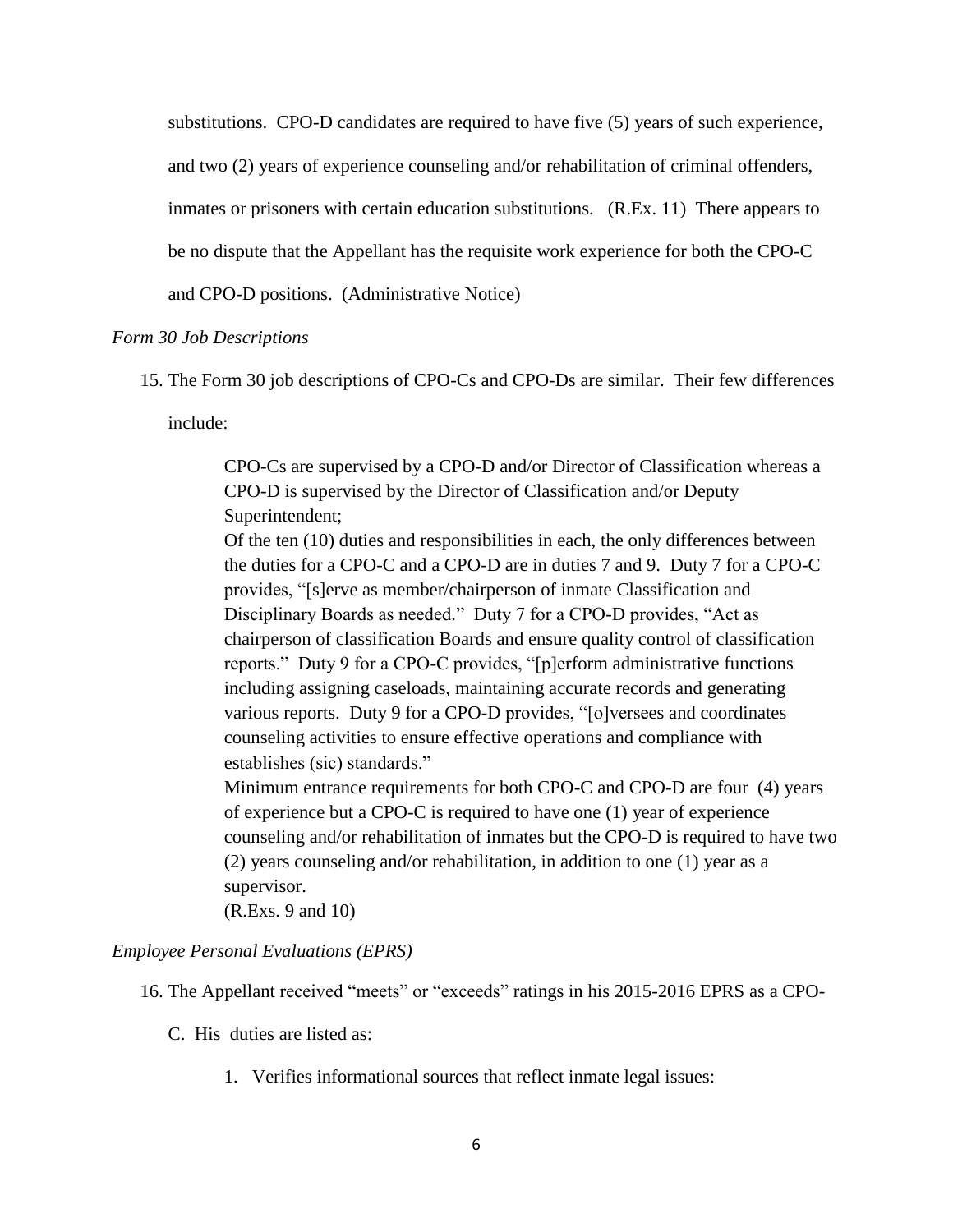- 1. Initiates contacts with prosecution confirming the accuracy of identified legal issues
- 2. Utilizes the CJIS network to affirm rendition statuses
- 3. Tracks the receipts of Habeas by department personnel
- 4. Utilizes CJIS information to identify legal issues to include … outstanding and resolved charges, probation matters, fines, CORI, immigration issues and restraining orders
- 5. Ensures that all relevant legal issues are entered into IMS
- 2. Serves as the CHRI Coordinator
	- 1. Identifies those inmates who are sex offenders …
	- 2. Acts as liaison to the [SORB]
	- 3. Identifies and processes sex offender information in accordance with existing statutes and DOC policies
	- 4. Reviews and screens inmate official versions for sexual content.
	- 5. Enters current official version inmate IMS when applicable
- 3. Serves as a departmental liaison with institution and court personnel …
	- 1. Provides technical assistance to institutional and court personnel
	- 2. Keeps institutional personnel abreast of information changes in legal issues
	- 3. Inputs and monitors legal issues in IMS
	- 4. Possess the ability to follow oral and written instructions
- 4. Adheres to the rules and regulations of CORI
	- 1. Exercises discretion in dealing with confidential information
	- 2. Ability to deal tactfully with others
	- 3. Ability to communicate effectively in oral expression
- 5. Screens all inmates prior to placement to a minimum facility.

1. Utilizes CJIS information to identify legal issues to include … outstanding and resolved charges, probation matters, fines, CORI, immigration issues and restraining orders …

2. Reviews all relevant information to ensure placement in a minimum facility is appropriate.

- 6. Provides supervision of the CPO A/B's (sic) in the [CHRI]
- 7. Other duties as assigned
- (R.Ex. 7)

17. On the Appellant's 2015-2016 EPRS, his supervisor, Mr. G (CPO-D), wrote on his

annual review: "Bill has really come a long way as a supervisor in the CHRI Unit.

With the absence of a CPO-D, Bill has stepped up to the plate taking on more roles

and helping out whenever needed." (R.Ex. 7)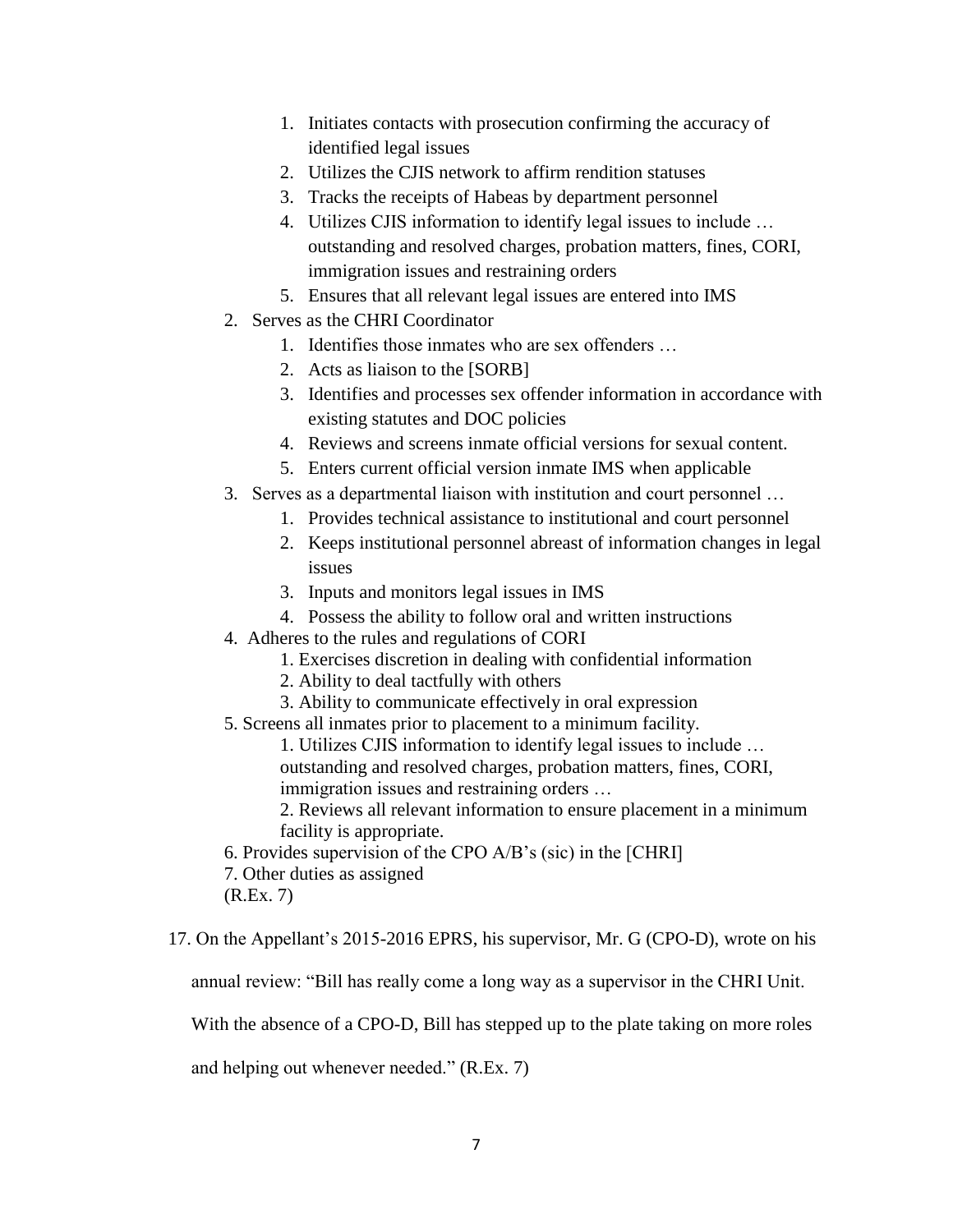18. On August 3, 2016, the Appellant wrote to his superior asking if he has "been

stripped of [his] supervision duties." His superior replied, "No you are still

supervising the CHRI Unit." (A.Ex. August 3 and 4, 2016 email)

19. An EPRS (with ratings and any written comments redacted) for Mr. G, who was a

CPO-D and supervised the Appellant for some period of time, shows that Mr. G had

the following duties:

- 1. serves as Chairman on Classification hearings
- 2. supervise and train CPO-A/B and CPO-C staff assigned to Unit Team
- 3. Institution Transfer Coordinator
- 4. perform duties of Emergency Escorted Releases Coordinator
- 5. prepare performance evaluations of CPO-C and CPO-A/B (subordinate staff)
- 6. supervisor for reentry CPO
- 7. prepare statistical reports for administrate (sic) review and use (Classification Hearing Statistics, SMU Admission Statistics, Furlough Quarterly Report)  $(A.Ex. 17)<sup>7</sup>$

*Applicable Law*

 $\overline{\phantom{a}}$ 

Under G.L. c. 30, s. 49, any state manager of state employee may seek to have their titles

reclassified under appropriate circumstances. Specifically, this statute provides,

Any manager or an employee of the commonwealth objecting to any provision of the classification affecting the manager or employee's office or position may appeal in writing to the personnel administrator. If the administrator finds that the office or position of the person appealing warrants a different position reallocation or that the class in which said position is classified should be reallocated to a higher job group, he shall report such recommendation to the budget director and the house and senate committees on ways and means in accordance with paragraph (4) of section forty-five. Any manager or employee or group of employees further aggrieved after appeal to the personnel administrator may appeal to the civil service commission. Said commission shall hear all appeals as if said appeals were originally entered before it. If said commission finds that the office or position of the person appealing warrants a different position reallocation or that the class in which said position is classified should be reallocated to a higher job group, it shall report such recommendation to the budget director and the house and senate committees on ways and means in accordance with paragraph (4) of section fortyfive. If the personnel administrator or the civil service commission finds that the office or

<sup>&</sup>lt;sup>7</sup> Another CPO-D whose EPRS (with ratings and any written comments were redacted) was included in the record here shows the same duties as Mr. G except there is one (1) less duty and it includes a duty, in part, to be Supervisor of Specialized Units.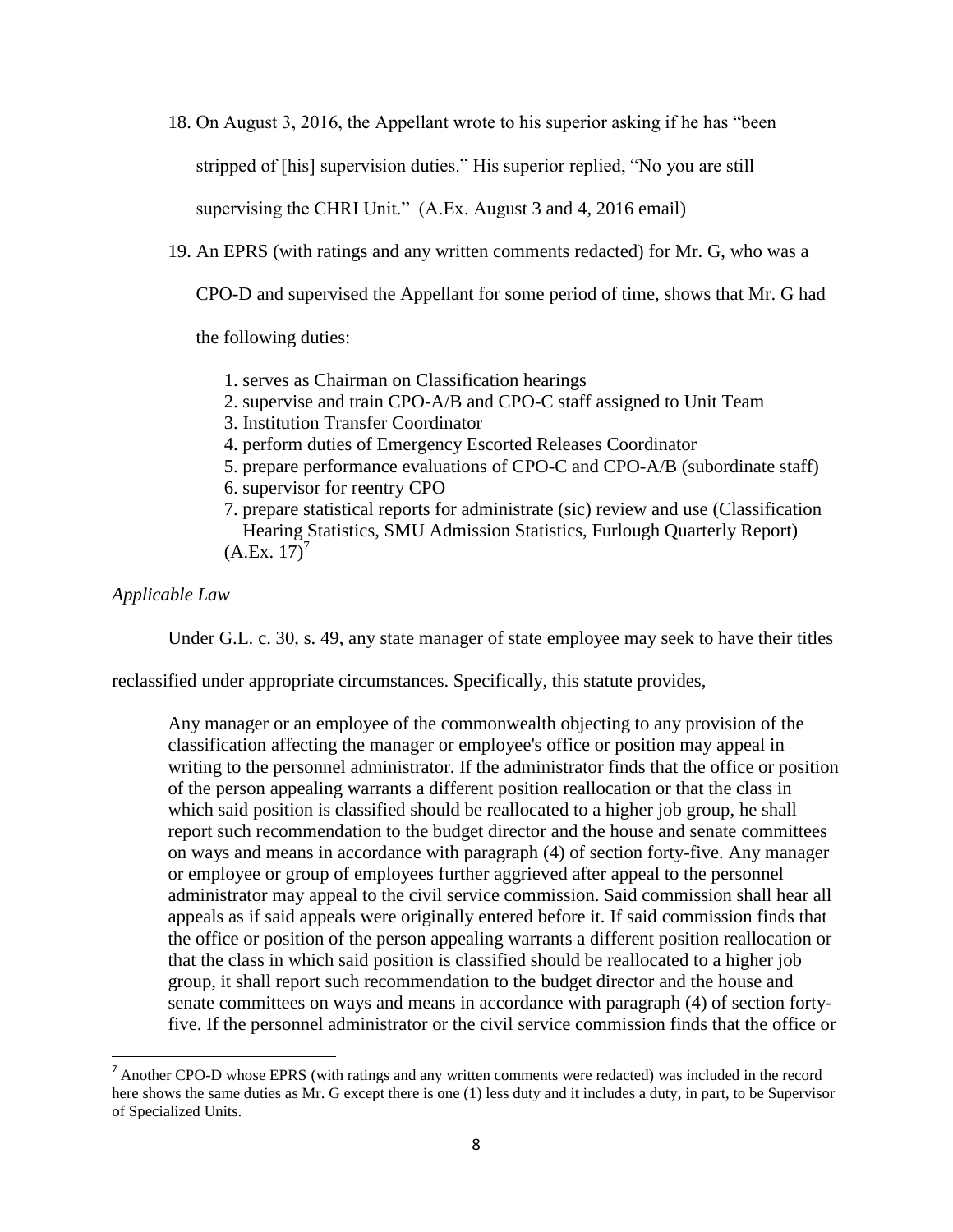position of the person appealing shall warrant a different position allocation or that the class in which said position is classified shall be reallocated to a higher job group and so recommends to the budget director and the house and senate committees on ways and means in accordance with the provisions of this section, and if such permanent allocation or reallocation shall have been included in a schedule of permanent offices and positions approved by the house and senate committees on ways and means, such permanent allocation or reallocation shall be effective as of the date of appeal to the personnel administrator…. Id.

A history of Commission decisions has established that in an appeal of the denial of a request for reclassification, the Appellant must prove, by a preponderance of evidence, that they perform the functions of the reclassification they seek a majority of the time. *See, e.g*., Roman v. Department of Revenue, 14 MCSR 184 (2001)(Counsel II – appeal denied); Gruber v. Department of Revenue, 14 MCSR 100 (2001)(Attorney – appeal denied); Formichella v. Massachusetts Highway Department, 21 MCSR 261 (2008)(Engineer – appeal denied); Straub v. Department of Conservation and Recreation, 22 MCSR 689 (2009)(Environmental Analyst III – appeal denied) *aff'd*, Straub v. Civil Service Commission & another, Superior Court C.A. No. SUCV2010-04143 (2013); Kurker v. Department of Conservation and Recreation, 22 MCSR 357 (2009)(Ranger II – appeal allowed); Guidmond v. Department of Correction, 27 MCSR 327 (2014)(Correction Program Officer – appeal denied); Messier v. Department of Correction, 13 MCSR 204 (2000)(Clerk III – appeal denied); Lefebvre v. Department of Early Education and Care, 22 MCSR 149 (2009)(Administrative Assistant II – appeal allowed); McCollum v. Department of Environmental Protection, 15 MCSR 23 (2002)(Environmental Engineer VI – appeal denied); Towns v. Department of Mental Retardation, 21 MCSR 17 (2008)(Vocational Instructor C – appeal denied); Palmieri v. Department of Revenue, 26 MCSR 180 (2013)(Management Analyst II – appeal denied); Skinner v. Department of Revenue, 21 MCSR 379 (2008)(Systems Analyst II – appeal denied); O'Neill v. Department of Revenue, 19 MCSR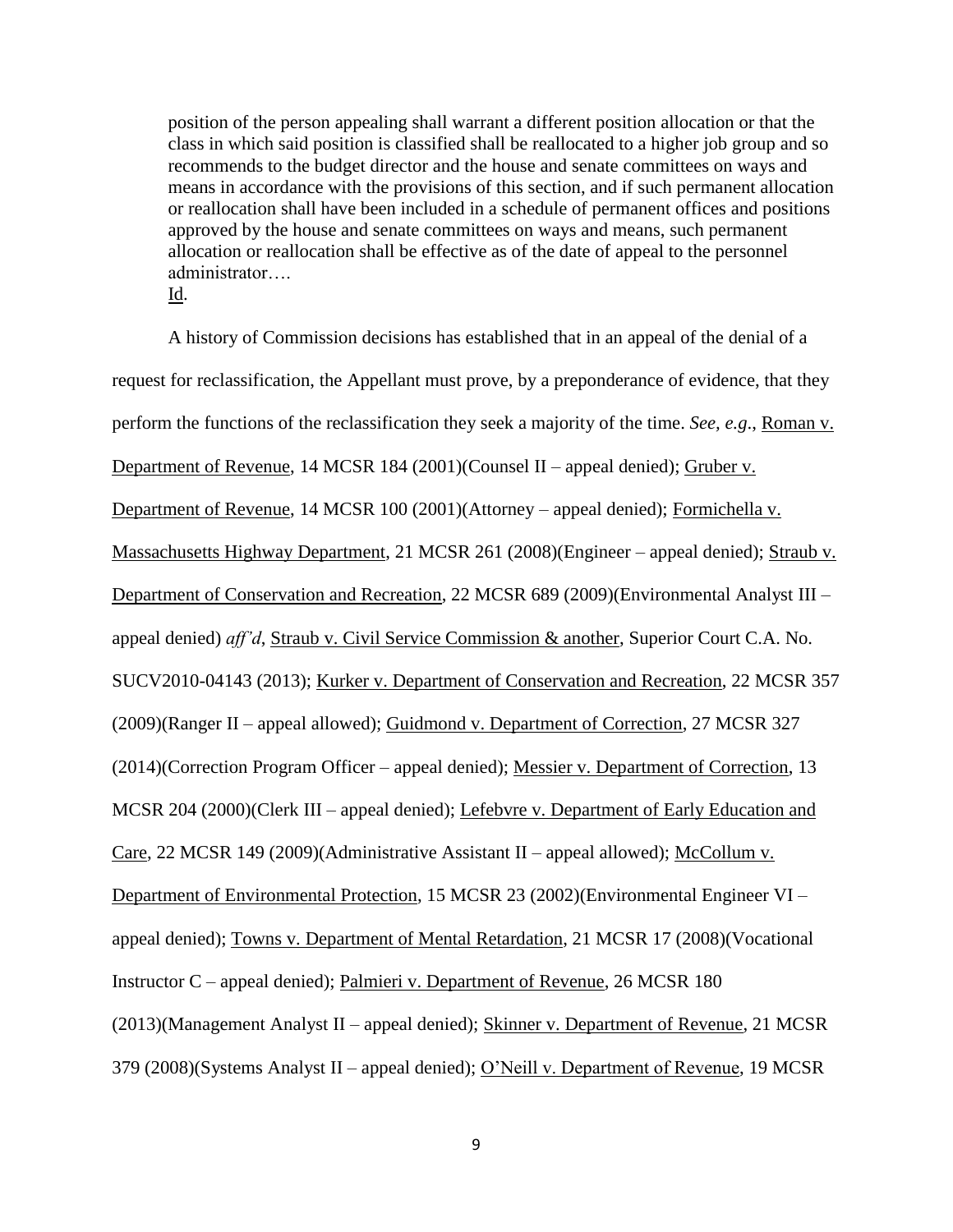149 (2006)(Tax Auditor I – appeal denied); Erb v. Department of Revenue, 18 MSCSR 202 29 (2005)(Program Coordinator III – appeal denied); Cote v. Department of Revenue, 18 MCSR 189 (2005)(Tax Examiner III – appeal denied); Velez v. Department of Revenue, 14 MCSR 93 (2001)(Child Support Enforcement Worker – appeal denied); Kasprzak v. Department of Revenue, 13 MCSR 120 (2000)(Child Support Enforcement worker – appeal denied); Guidara v. Department of Transitional Assistance, 24 MCSR 133 (2011)(EDP Systems Analyst III – appeal allowed); Baddeley v. Bristol Community College, 12 MCSR 103 (1999)(Clerk – appeal denied); Guarente v. University of Massachusetts at Lowell, 27 MCSR 102 (2014)(Clerk IV – appeal denied); Kimball v. Metropolitan District Commission, 12 MCSR 155 (1999)(Park Foreman – appeal allowed) and Straub v. Civil Service Commission & another, Superior Court, C.A. No. SUCV2010-04143 (2013).

### *Analysis*

The Appellant has not proved by a preponderance of the evidence that he performed the functions of a CPO-D a majority of the time before he resigned from the DOC. The Appellant's main contention is that there is no CPO-D left in his Unit and, as a result, he performs the functions of a CPO-D (in addition to his functions as a CPO-C). In addition, the Appellant asserts that he performed each of a number of CPO-D functions 100% of the time. Clearly, someone cannot perform each of a number of duties simultaneously 100% of the time.

The Appellant submitted a number of documents that he asserts support his contentions. As indicated above, a couple of the Appellant's submitted documents are statements indicating that the Appellant has improved as a supervisor and concurs that he retains his supervisor duties. However, the Spec indicates that supervision of CPO-A/Bs is part of the job of a CPO-C. In addition, a number of the other documents that the Appellant submitted here are documents that

10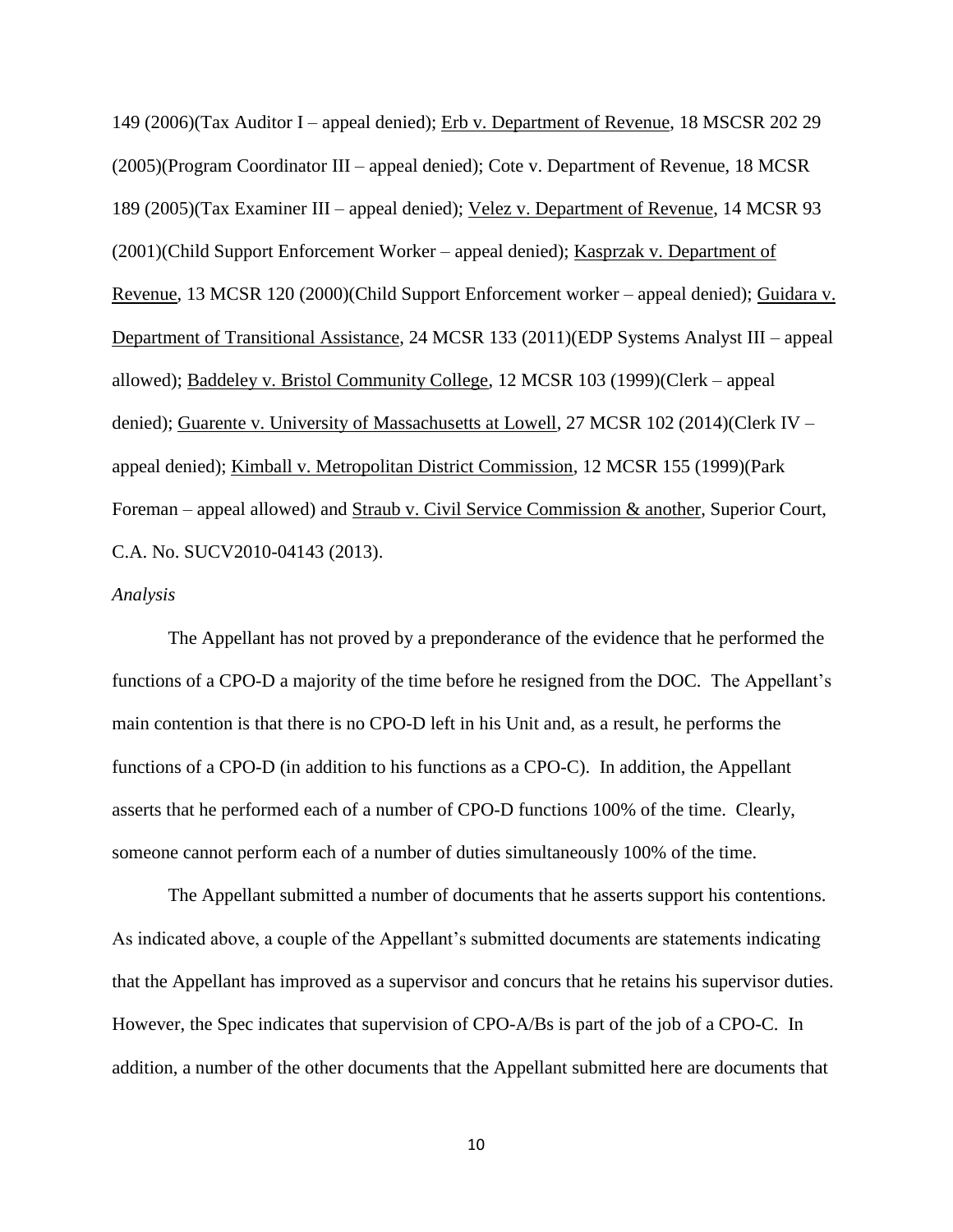he wrote, which do not provide objective proof that the Appellant performs the function of a CPO-D a majority of the time and/or they refer to documents not in the record.

In his Interview Guide, the Appellant listed fifteen (15) tasks that he performed, five (5) of which of which he asserted are the duties of a CPO-D (tasks 2, 3, 4, 14 and 15). However, the Appellant did not indicate how those few functions qualify as the tasks of a CPO-D, nor did he prove that he performs them most of the time. In addition, in his Interview Guide and other documents he submitted, the Appellant refers to various duties in his EPRS as "level distinguishing duties" when it is the level distinguishing duties between the various levels of the Spec that determine their distinctions. In fact, the Spec indicates that a CPO-D is required to have certain "competencies", including Complex Skills and Processes and Supervisory, Staff Development and Consulting Skills. While it is clear that the Appellant supervised a number of CPO A/Bs, as required of a CPO-C like himself, there is no indication in the record, for example, that he helped identify staff development needs and trained them. There is also no indication in the record that the Appellant is authorized and/or required to prepare EPRSs for the CPO-A/Bs he supervises, which is a requirement for a CPO-D. There is also no indication in the record that the Appellant performed the complex skills and processes or consulting required of a CPO-D. Moreover, even comparing the Appellant's EPRS to the EPRS of a CPO-D who had supervised him shows that the two had different sets of duties, although their Form 30 job descriptions appear to be similar.

Even if the Appellant had established by a preponderance of the evidence that he had performed the duties of a CPO-D a majority of the time prior to his resignation, it is highly unlikely that there would be a financial remedy. Specifically, G.L. c. 30, s. 57 provides,

11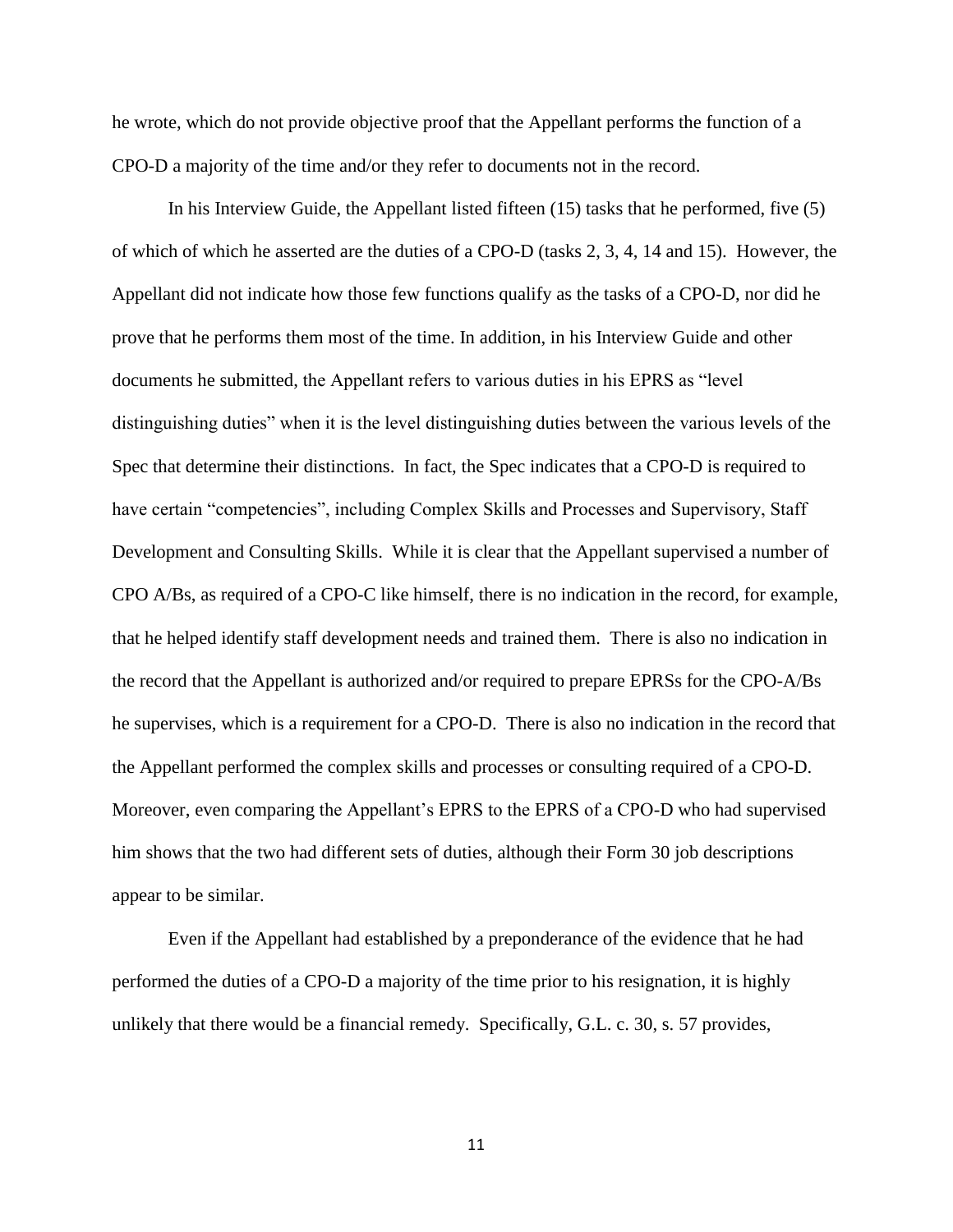The decision of the civil service commission shall be final and binding on all agents and agencies of the commonwealth; provided, however, that any such decision may have retroactive effect pursuant to the applicable provisions of section forty-nine and also pursuant to rules made under the provisions of section fifty-three; and, provided further, that *no such decision shall require any payment to be made as of any date before the beginning of the fiscal year in which such decision shall be rendered*, except to the extent such payment is permitted pursuant to the provisions of said section forty-nine and subject to appropriation for the purposes thereof. *If such decision shall require the payment of money to any employee of the commonwealth, the civil service commission shall notify the appointing authority, the personnel administrator, the budget director, and the comptroller of the amount or amounts thereof, and such amount or amounts shall be paid from available appropriations if in accordance with law*.

Id. As a result, even if the Commission allowing this appeal was warranted, which it is not, a

retroactive payment is unlikely and it is unlikely that funding therefor would be available.

Moreover, the statute requires the recipient of such payment to be an employee and the Appellant

retired from the DOC in 2017.

While this decision finds that the Appellant did not perform the duties of a CPO-D a

majority of the time, it should not be read to undermine the important, difficult and professional

work that the Appellant performed as a CPO-C and in his prior titles during his significant tenure

at the DOC.

### *Conclusion*

Accordingly, for the above stated reasons, the discipline appeal of Mr. Murray, Docket

No. C-17-165, is hereby *denied*.

Civil Service Commission

\_\_\_\_\_\_\_\_\_\_\_\_\_\_\_\_\_\_\_\_\_\_\_

*/s/Cynthia A. Ittleman*

Cynthia A. Ittleman, Commissioner

By vote of the Civil Service Commission (Bowman, Chairman; Camuso, Ittleman, Stein and Tivnan, Commissioners) on March 12, 2020.

Either party may file a motion for reconsideration within ten days of the receipt of the Commission's decision. Under the pertinent provisions of the Code of Mass. Regulations, 801 CMR  $1.01(7)(1)$ , the motion must identify a clerical or mechanical error in the decision or a significant factor the Agency or the Presiding Officer may have